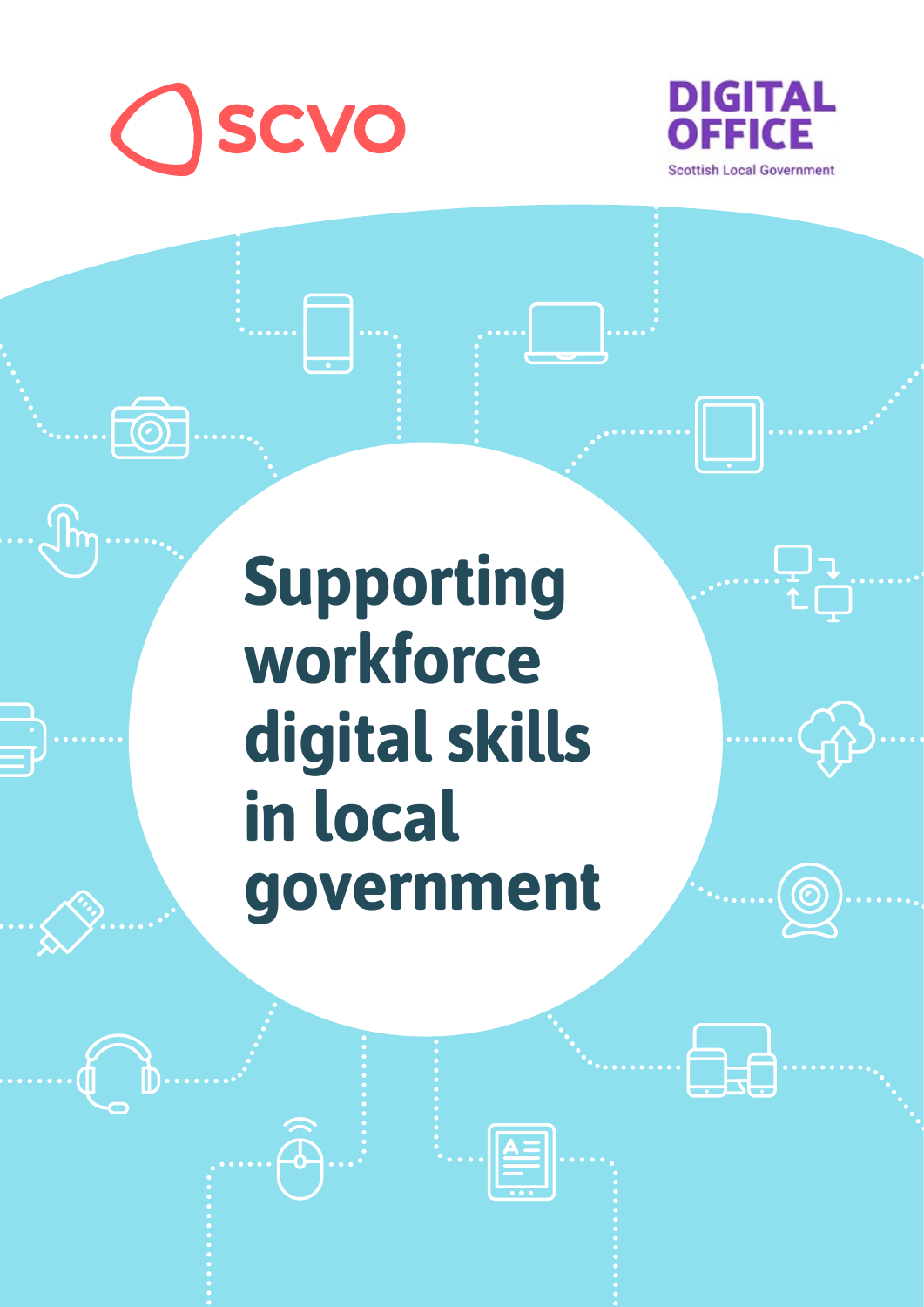## **Introduction**

Scotland is already a digital nation. The pace of change has been accelerated over the past 24 months, but not for everyone. Around one in five adults in Scotland don't have **[Essential Digital Skills for Life](https://www.lloydsbank.com/assets/media/pdfs/banking_with_us/whats-happening/211109-lloyds-essential-digital-skills-report-2021.pdf)**. More than 30% of people don't have Essential Digital Skills for Work, such as being able to share documents by email, saving documents in the cloud or using the internet to solve problems.

A 2021 report from Audit Scotland (**[Digital Progress in Local Government](https://www.audit-scotland.gov.uk/uploads/docs/report/2021/nr_210114_digital_progress_lg.pdf)**) has highlighted that insufficient staff capacity and digital skills are the most significant barriers to progress. The report states that "councils do not have enough staff with the required digital skills to implement their digital plans successfully." The report recommends that councils need to carry out digital skills surveys to understand what skills staff have and where the gaps are, including the wider workforce: essential digital skills and awareness in online and remote working.

In partnership with the Digital Office for Scottish Local Government, SCVO launched a new programme of work to support local authorities to develop a digital skills programme. This piece of work launched in March 2021, with the objective of supporting local authorities to consider how they might use a Digital Champion (DC) network to develop workforce digital skills.

This report is a reflection of some of the opportunities and challenges we have encountered through this work, with a summary of key lessons learnt to support similar initiatives in local government and beyond.

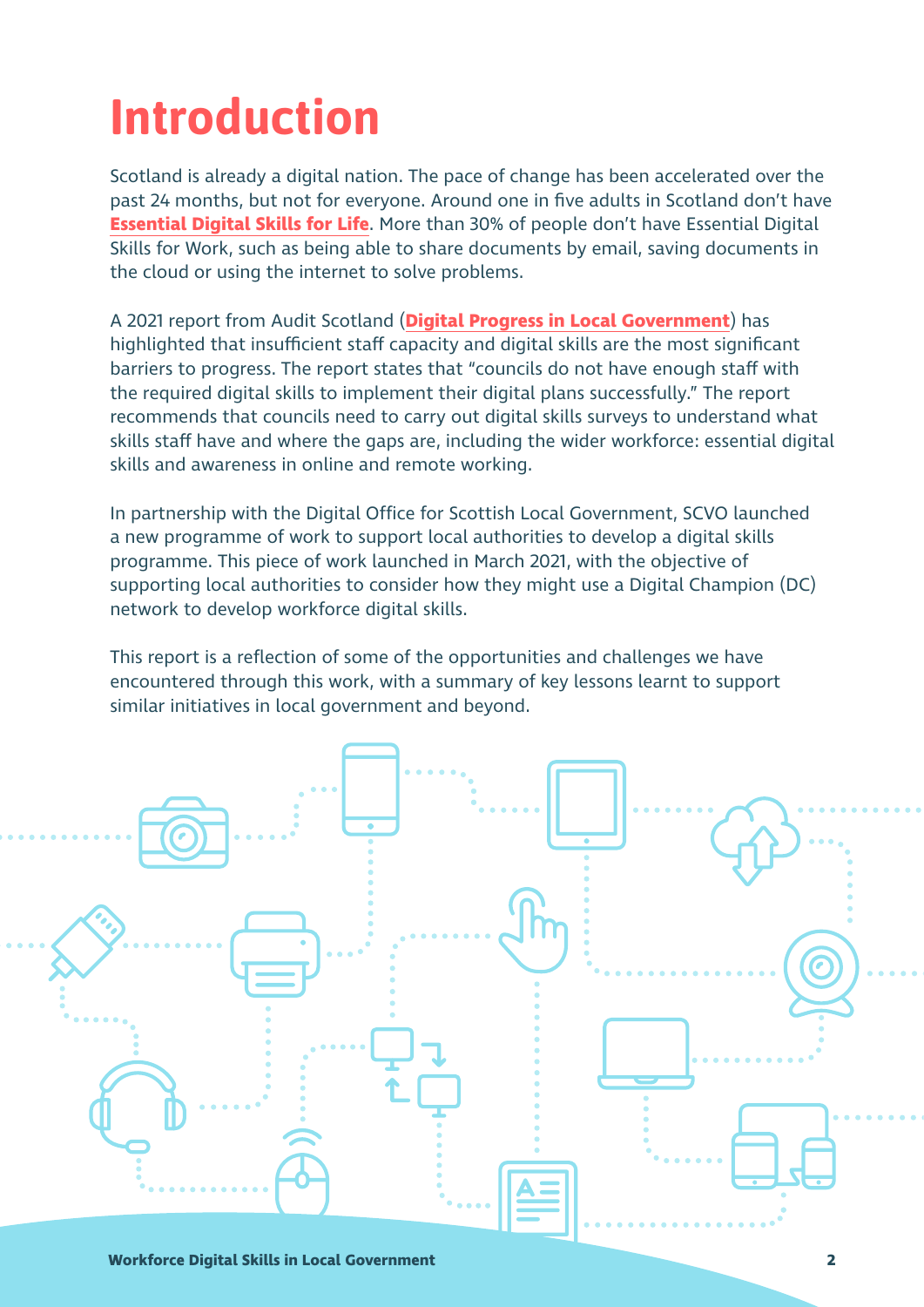## **Our approach**

An open call to join the programme was advertised through the Digital Office for Scottish Local Government , inviting local authorities to sign up. In total, 19 local authorities joined the programme. During the initial onboarding process it was clear that there were two distinct groups: those at the beginning of their journey; and those who already have established DC networks but felt that they would benefit from additional input and support. As such, we decided to split the group into two cohorts:



**Cohort A:** 18 participants from 13 local authorities at the beginning of their journey, undertaking a 10-month programme



**Cohort B:** 12 participants from 6 local authorities with established DC programmes, undertaking a 6-month programme

The majority of participants work in Organisation Development and/or Digital Transformation roles.

Each cohort attended an online session (3 hours) on Teams once a month for the duration of their programme. The content differed slightly between the two cohorts, to reflect the needs of the participants, but the broad themes covered included:

- **Understanding workforce digital skill**
- **Reflecting on changes to how we work post-pandemic**
- **Building on current buy-in and making change happen**
- **Identifying, recruiting and support Digital Champions**
- **Creating an EDS survey to baseline**
- **Project planning**
- **Scottish Approach to Service Design (SAtSD) thinking and agile working**
- **Measuring impact and evaluation**
- **Celebrating success and maintaining motivation**

Monthly sessions included a mix of facilitator input, guest speakers, group exercises and 'protected time' for doing some of the required work. Participants were also set 'homework' tasks to prepare for the next session. As the programme evolved, it became clear that participants really derived value from having conversations with each other, so an informal optional 'meet-up' was introduced once a month. This gave participants the chance to have less structured conversations about progress and blockers. The sessions and informal meet-ups were supported by a dedicated Teams Channel for participants to communicate, share insights and build their network.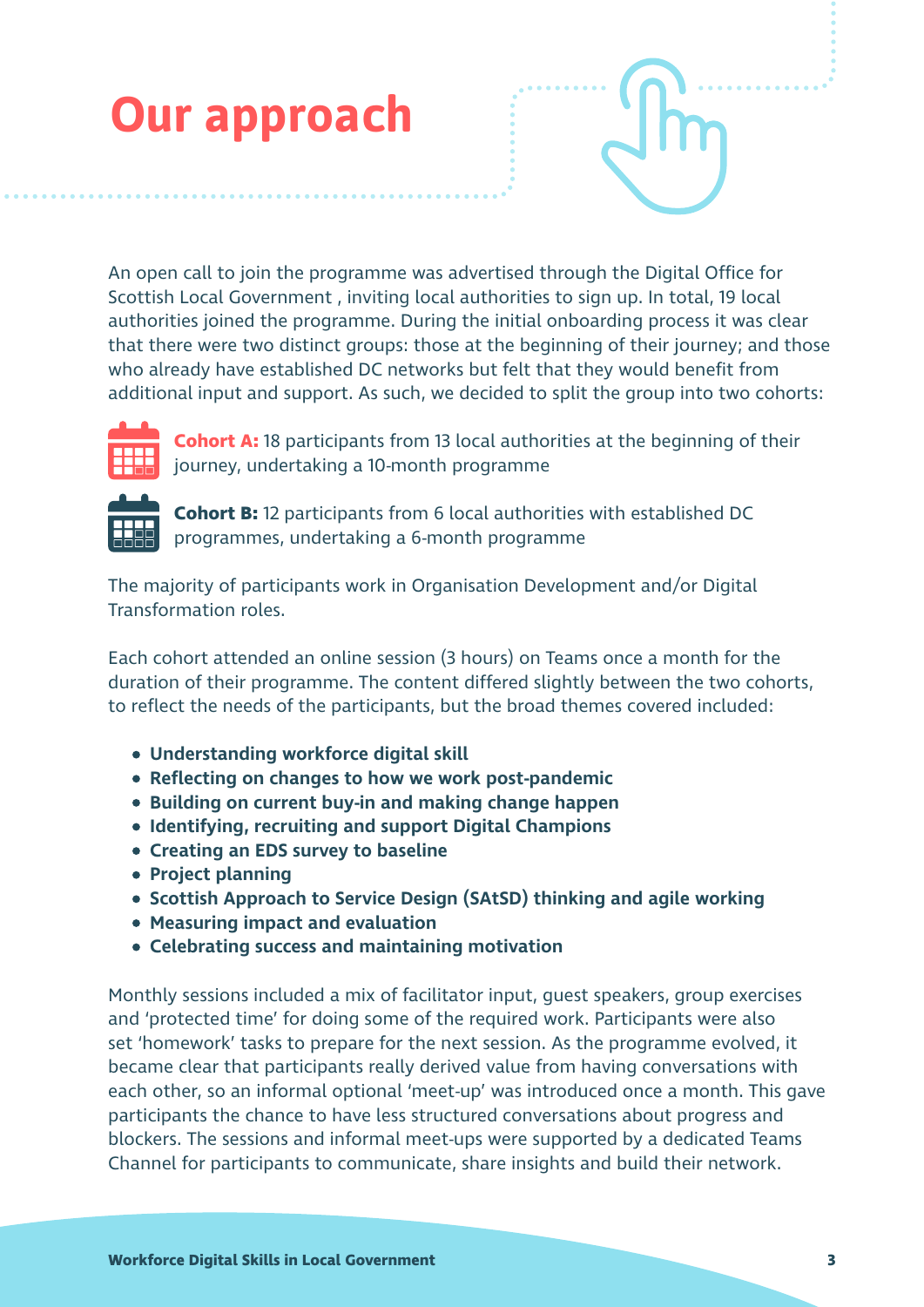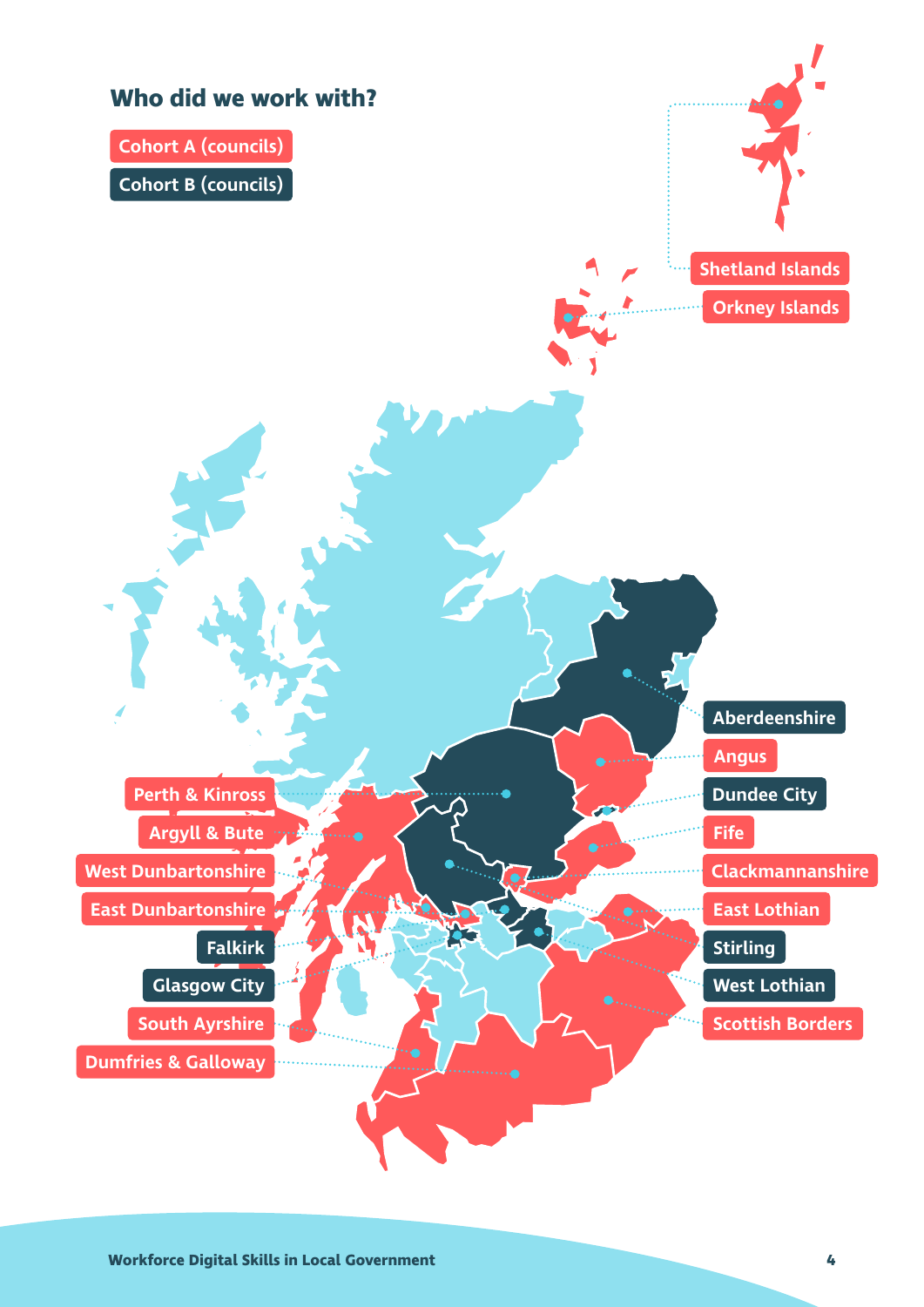## **Digital Champion network structure**

The approach used in this programme to support a digital skills programme is the Digital Champion model. Work-based Digital Champions are people who tend to be more confident in navigating the different platforms being used in the workplace. They help colleagues with digital queries, however, they aren't the IT team. Digital Champions help the workforce make best use of the digital tools available to them. They are the agents of change in a digital skills programme.

Given that local authorities are large organisations with thousands of employees spread across a range of departments and locations, we suggested a structure to enable adoption across the organisation:



#### **Corporate Sponsor**

With any large-scale change management process, the corporate sponsor ensures organisation-wide buy-in and support.

#### **Digital Lead**

The Digital Lead is the person who is responsible for managing all the activity linked to a digital skills programme. Those on our cohort would be the 'Digital Lead' – responsible for leading the digital skills programme and reporting progress to the corporate sponsor.

#### **Digital Motivator**

The Digital Motivator is a change-maker. They build support for digital skills development and recruit Digital Champions. Managers or team leaders across different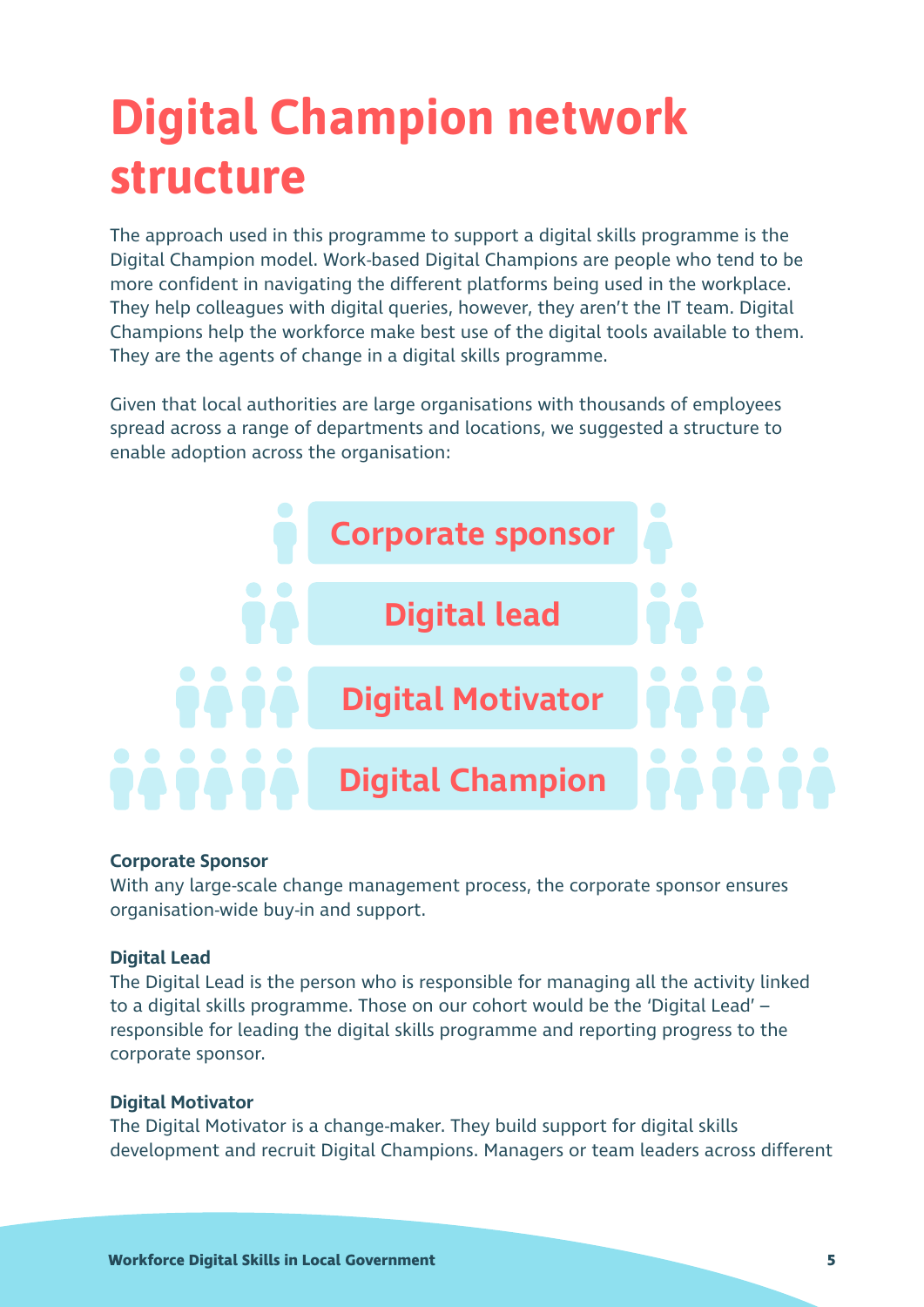departments would be best suited to this role, having enough authority to support buy-in from their respective teams.

#### **Digital Champion**

Digital Champions are usually frontline staff or volunteers who are confident in their own digital skills and have a passion for helping others. They are the vehicle for delivering digital skills support to other colleagues.

In-house Digital Champion training was provided for Cohort A, facilitated by **[Mhor Collective](https://www.mhorcollective.com/)**, with 244 people attending. Mhor Collective also provided 3 Digital Motivator training sessions, allowing staff from local authorities to chose which one they wanted to attend and network with staff from other local authorities. 99 people attended Digital Motivator training.

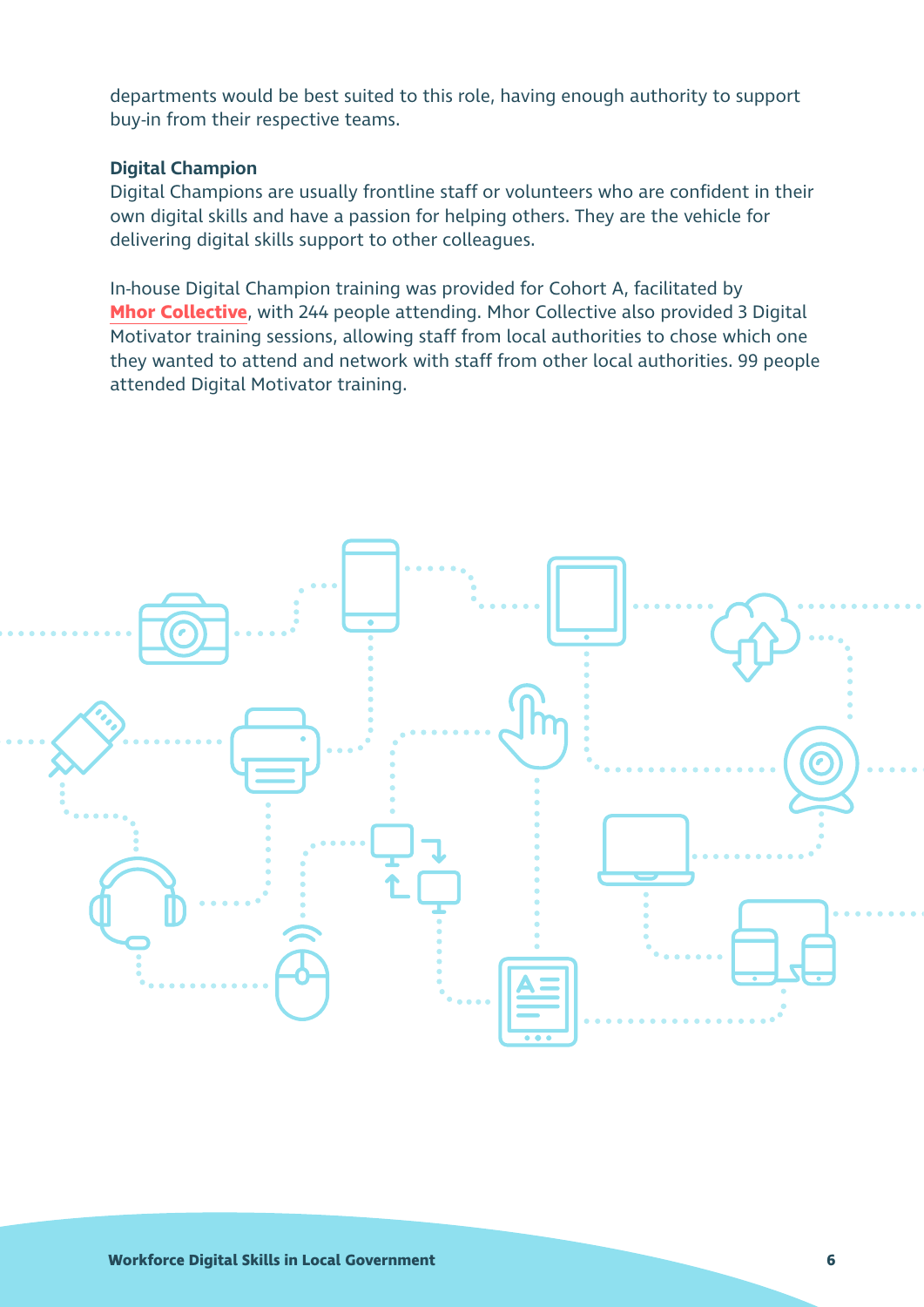## **Starting the journey**

Our first session was all about building our community. Peer support is invaluable for sharing learning and ideas with one another, and we wanted that to be a core feature of this programme. For Cohort A, we asked each participant to prepare a short visual presentation, covering:

- **Where are you on your journey?**
- **Where do you want to be?**
- **What challenges do you think you might encounter on your way?**

Understanding where our participants were on their journeys helped us adapt our content and flex the programme to meet their needs. Our facilitators took notes and summarised the key points raised from the presentations:

- We want to **build on the momentum** of the past year (2020) where decisions were made at pace.
- A lack of **buy-in from senior management/sponsors** poses a risk to getting this work off the ground.
- Due to home working arrangements the need for digital skills is acknowledged, but **incorrect assumptions** are being made about the extent of these digital skills.
- We want to make sure that staff are reassured, **empowered** and engaged by digital skills development regardless of their role.
- Key barriers are buy-in, time, fear of digital, capacity, perception of skills audits, resources, collaboration across the organisation, access and assumptions about the impact of the pandemic on digital skills.
- Workforce skills are important but **helping those in our communities with digital skills is also a priority** – the 2 are interlinked.
- Digital skills are linked to the uptake of digital solutions and longer-term **culture shift**.
- **One size won't fit all**. Taking different approaches and tailoring them will be key.
- **•** It's a **journey**, and it will continue beyond this initial programme of work.

To start the journey with the local authorities that already have established DC networks programmes, we took a slightly different approach. We utilised a retrospective approach to help them identify the things that were working well, what was 'kind of' working, and what wasn't working.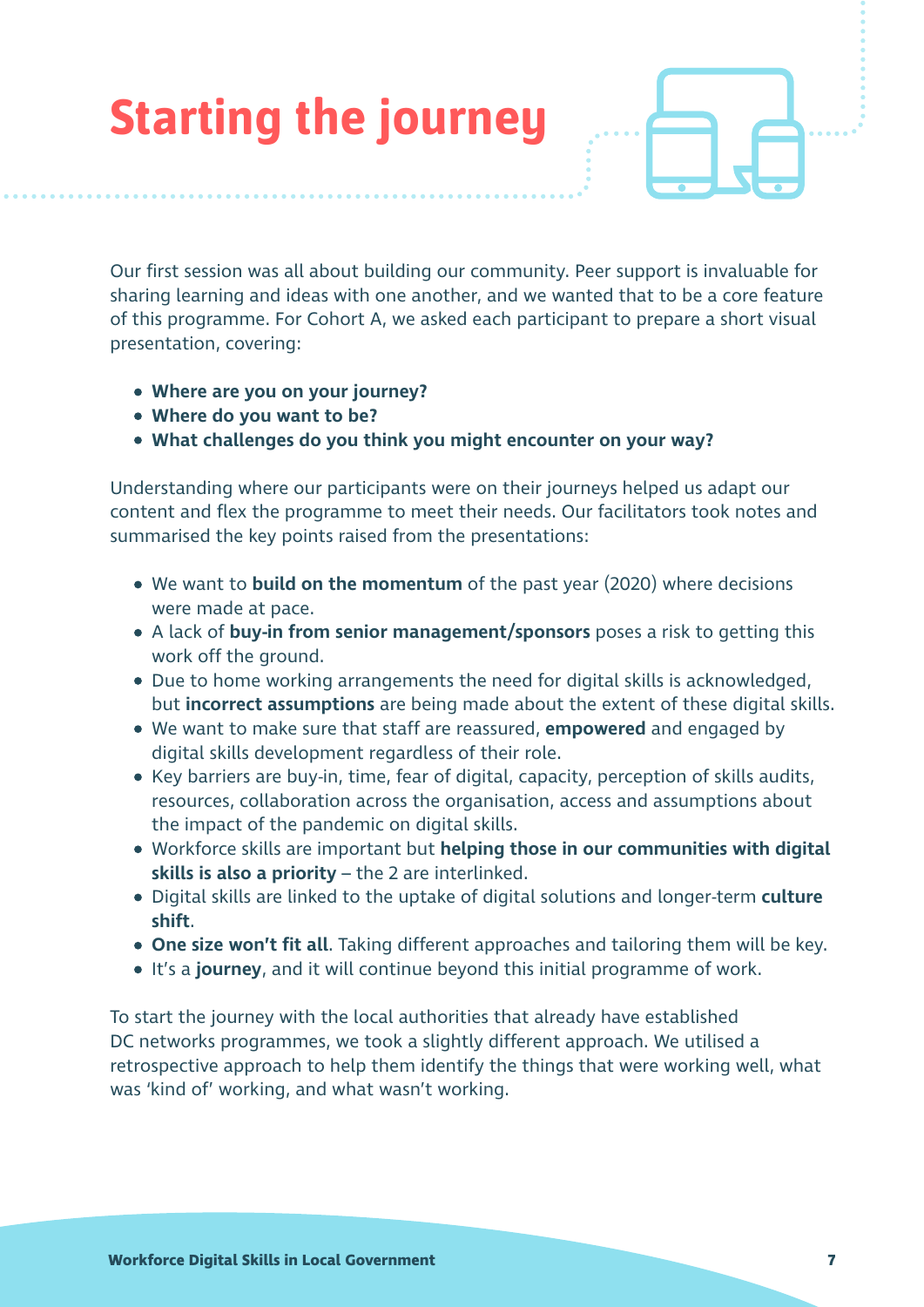#### **What's working?**

#### **Enthusiasm of Digital Champions**

- **The enthusiasm of Digital** Champions to help others
- **A** Champions are collaborating on creating resources
- **Champions really** supporting staff who were struggling at the beginning of working from home

#### **Visibility of Digital Champions**

- **Our Teams network** has a presence in the organisation and is contacted on a regular basis for support
- **Our Champions have** profiles online for people to access

#### **Digital curiosity**

- **People are trying new** things, are getting braver
- Level of digital curiosity within the service areas
- **Use of Digital Champions** as early adopters/testers

#### **Collaboration and use of MS Teams**

- **Staff using MS Teams** – took COVID for it to happen
- **Lots of MS Teams training** happening across the council
- **A** Our Digital Champions have a MS Teams group and have shared problems and issues

#### **What's kind of working?**

#### **Relationship with ICT**

- $\blacksquare$  Relationship with IT it's much improved but sometimes they see us as comms rather than skills development
- **Relation with IT** department

#### **Skills are improving, but the gap is widening**

- **Although some getting** more tech savvy other are being left behind
- **Pockets of council really** progressing with tech. Other not so much.
- **All Skills increased during** Covid but others left behind

#### **Digital Champion engagement**

- **Our DCs are helping, but** only some of them
- **A** Engagement from all Champions. Not aware that every Champion is engaging but we are trying to contact them all individually.
- Seems to be reactive vs. proactive

#### **Capacity**

- Relying on volunteers only may have limitations
- **Availability of Digital** Champions. Some are struggling with their own workload.
- **T**eams calls taking up so much of everyone's time – struggle to free up time for our DC network

#### **What's not working?**

#### **Culture**

- **Managers not having** 'digital' as a standing item in team meetings
- **Sponsorship by senior** leaders
- A mindset of digital first within middle managers and employees

#### **Awareness of Digital Champion support**

- **Not all staff online, so** how do they access Champions?
- **A** Engaging non-PC-facing staff
- Awareness of our DCs not working

#### **Resource**

- **Freeing up some specific** resources
- **DCs** do not have the time/lack of resources
- **Resources** (time and finance)

#### **Rollout of tech and new platforms**

- Some of the current technology does not measure up
- Speed, access and rollout of new devices and platforms
- **Not being able to use** certain systems – Zoom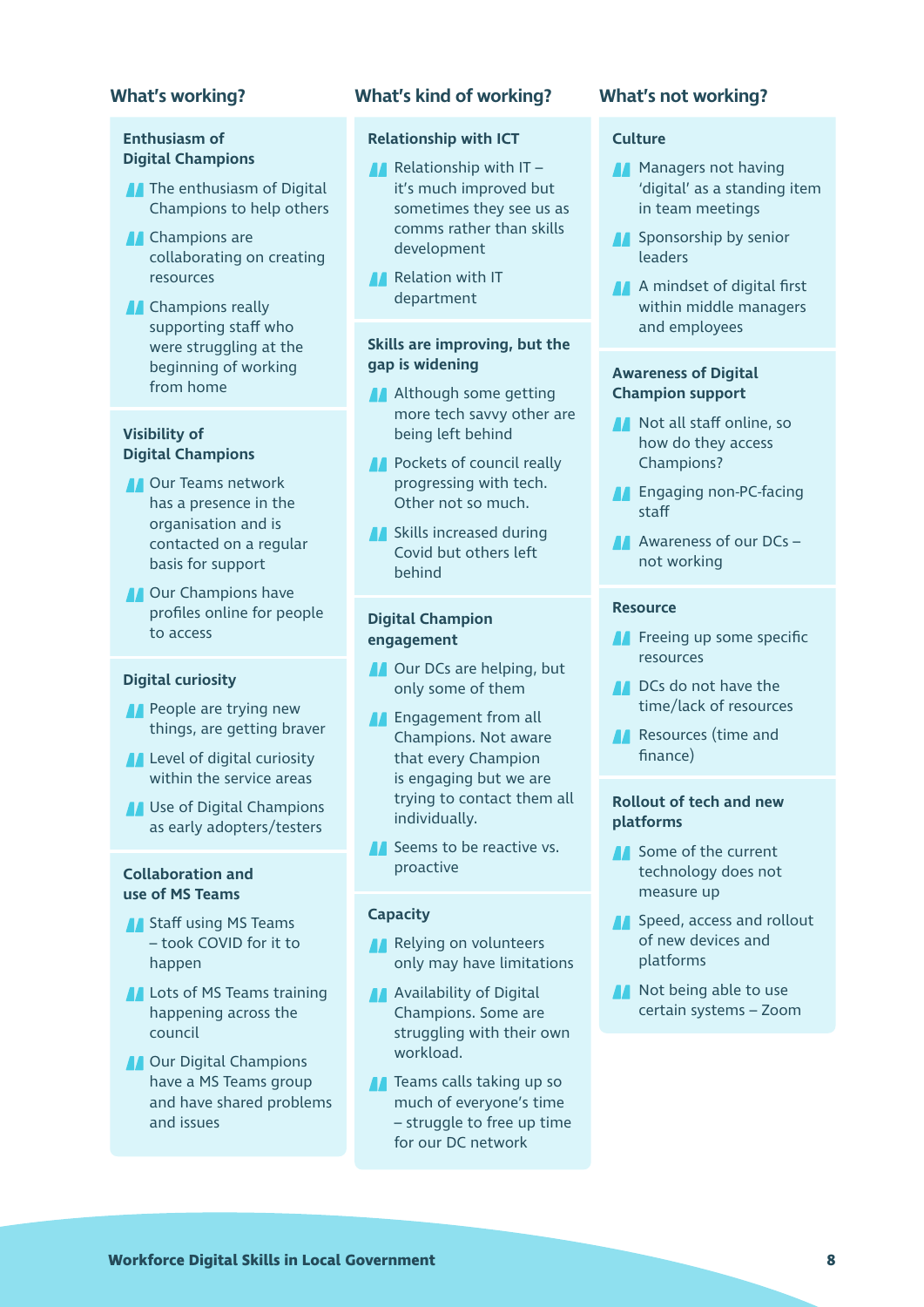For Cohort B, with established Digital Champion networks, there were common themes around enthusiasm and opportunities to harness a sense of digital curiosity, which could really help accelerate a digital skills programme of work. However, there was a concern that capacity and engagement was becoming an issue and that the digital skills gap was widening. The main blockers centred around a culture that doesn't fully grasp the resource and executive level buy-in required to make the most of these opportunities.

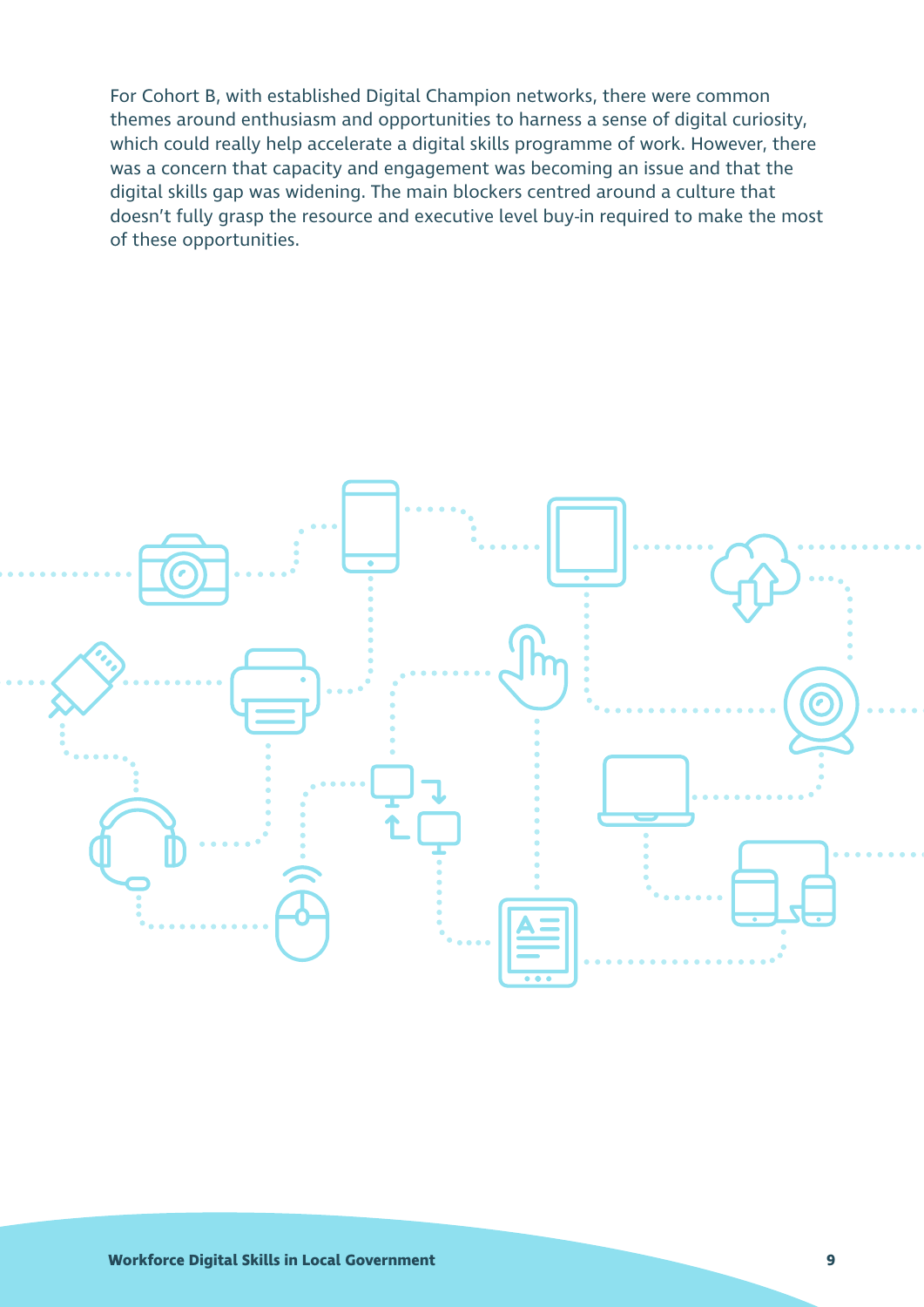| <b>What's the problem?</b> |  |  |
|----------------------------|--|--|
|                            |  |  |



### **Cohort A**

When asked to define their 'problem statements' Cohort A provided a range of related statements, reflecting where each was on their journey. Although they all varied slightly, they can be easily summarised into a fairly consistent narrative:

**There is a digital skills gap. This skills gap impacts on the ability of our workforce to do their jobs. We don't understand the extent of this digital skills gap and there are currently no mechanisms to capture this. We don't know the best way to measure this gap and ensure we reach everyone in the organisation, especially staff who are not in office-based roles. When we understand the extent of the skills gap, we want to ensure we have the right response.** 

#### **What do we know?**

Participants identified that the one thing they were most certain about was inequitable access to technology in the workplace, presenting a major barrier to addressing the digital skills gap. The access issues raised included access to work devices, the ability to connect to Wi-Fi in some sites, and access to the council's own network. One participant highlighted that this would be particularly true for staff working in frontline social care roles. This is a significant infrastructure challenge for any organisation that wants to support the workforce to develop their digital skills and confidence.

Coupled with the access challenges, there is a reality that digital change is happening regardless. Participants noted that there has been significant investment in IT to enable more digital ways of working, and these are being rolled out to frontline workers. The ability to support the workforce with new technology was flagged as a concern, both in terms of engagement and in terms of allocated resource:

#### **There will be some areas more ready than others and eager to engage.**

#### **What do we think we know? Assumptions**

When prompted to provide input on what they think they know, or the assumptions they need to make, the answers predominantly centred around organisational culture. Buy-in from Senior Management for a digital skills programme was not assumed just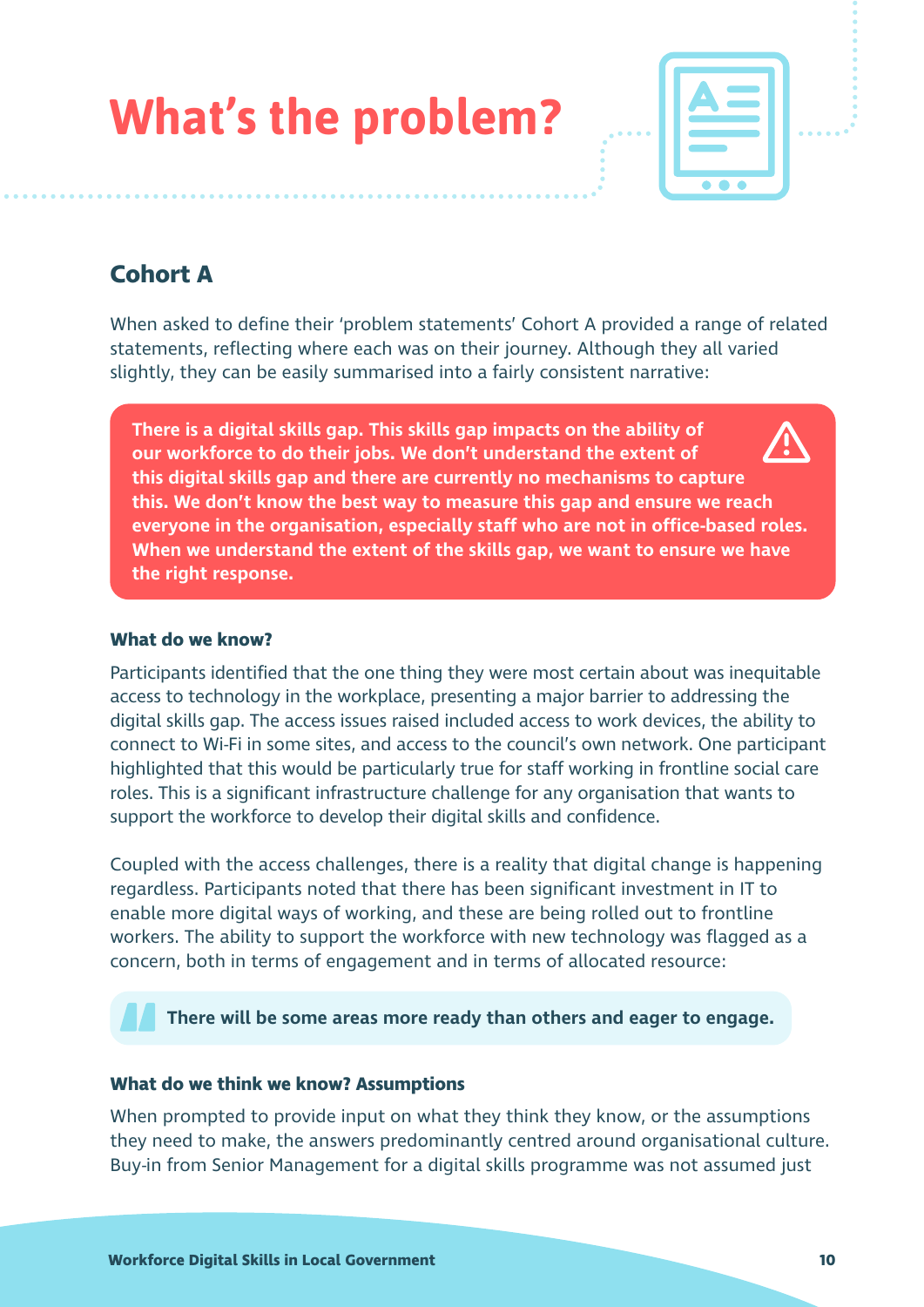because the organisation has a Digital Board. Participants assumed that there would be a degree of resistance, given that this would be a large-scale change process:

**There will be buy-in from some areas and reluctance to engage from other areas.**

Despite suspected resistance, there was also cause for some optimism, with an assumption that parts of their organisation would embrace this work:

**There are people in services who just 'get it' and could be useful resources.**

These pockets of enthusiasm have the potential to be early adopters, supporting the change process and helping to build momentum.

#### **What don't we know? What we need to know**

Exploring the unknown, a consistent narrative emerged around not having a baseline to understand the extent of the digital skills gap, and the requisite resource to address it:

**We don't know how many people need help or want help.**

**How will the skills gap be addressed: Who is responsible? How will it be funded? How will it be resourced?**

The absence of a baseline understanding of need can be assumed to be responsible for the lack of resources to support the work. It may be anticipated that there is a lack of resource to address a problem if the problem itself has not be quantified or fully understood. Linked to this, a third theme emerged around clarity anticipated outcomes:

**"We are rolling out O365 – so what? What are you wanting to achieve with this? What benefits do you expect it to bring?"** 

#### **In summary:**

- We know that there is a digital skills gap in the workplace, and this is compounded by inequitable access to technology. Despite this, digital transformation is moving at pace.
- We assume that there will be resistance to digital upskilling, however, there are opportunities to harness pockets of enthusiasm.
- However, we do not know the extent of the digital skills gap or have the resource needed to address it. We do not know what 'success' looks like.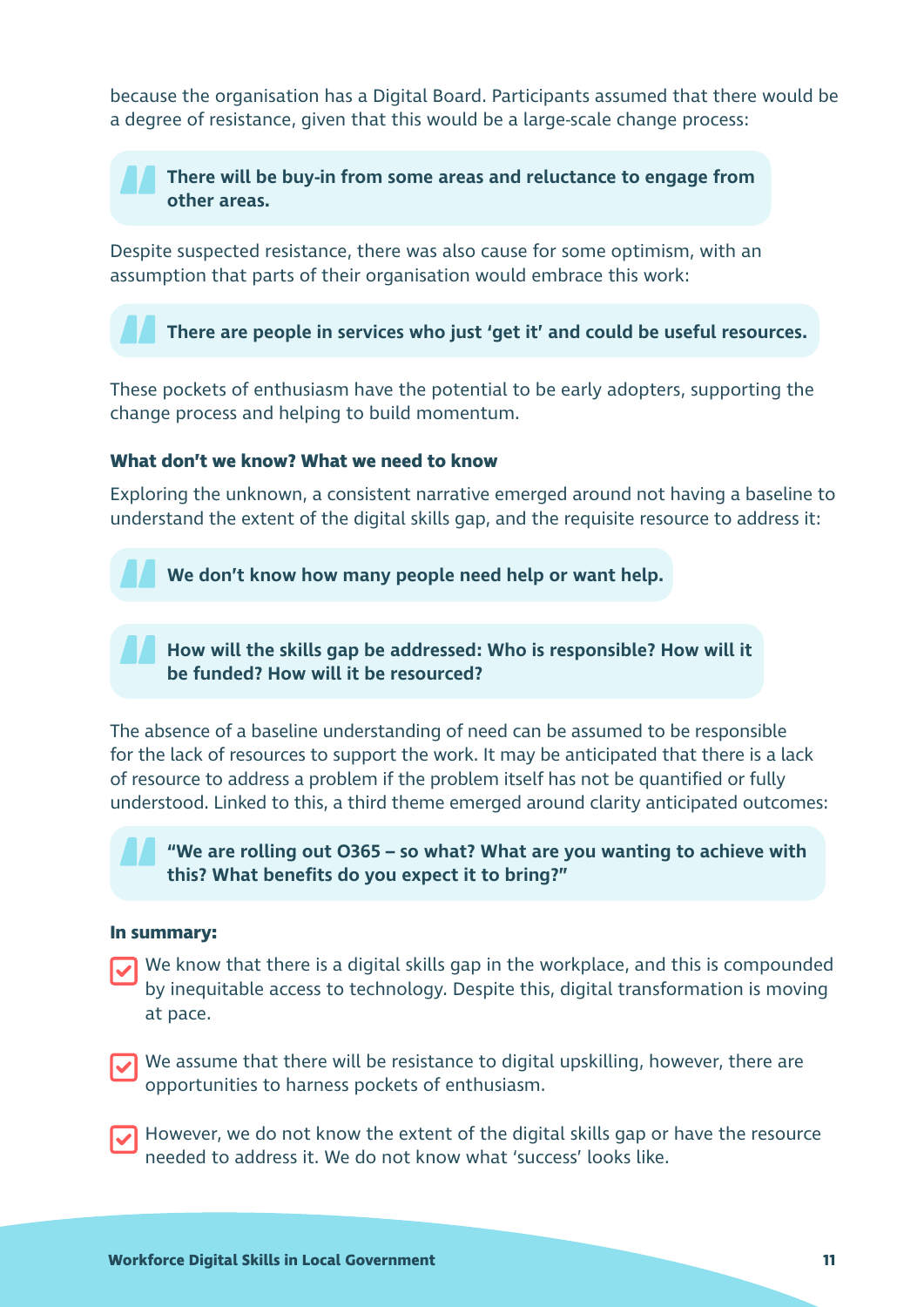### **Cohort B**

The problem statements from Cohort B fell into two categories: formalising their Digital Champion networks and evaluating impact.

**Digital Champions are loosely organised and levels of knowledge and engagement vary between services.**

**How do we clearly demonstrate the impact of the Champions Programme?**

A number of key themes emerged when participants started to explore their problem statements further. These themes are all consistent with DC networks that have started well but have encountered challenges, partly due to the changing remote working landscape, and now face obstacles in sustaining their efforts and maintaining motivation.

#### **Digital Champion engagement**

All participants in Cohort B noted that they already have established networks of DCs who understand their roles and feel equipped to provide support. However, the level of engagement from these established networks was variable:

**Some champions helping lots of people, some helping a few, and some had no requests for help.**

**Some Digital Champions are not very active whilst others spend a significant amount of time per week assisting their peers.**

This indicates that there is still enthusiasm for providing digital skills support, but a DC network should be seen as cyclical. It would be expected to see a natural dop-off from some DCs over time, as they change roles or juggle competing priorities. Managing a DC network requires constant review and sustained efforts to continually recruit and train new volunteers. Key to this is tapping into what motivates a person to become a DC, and how this motivation is recognised and rewarded by the organisation.

#### **Evolving Digital Champion networks**

It follows from the level of DC engagement that more formalised structures are required to help nurture these networks. There was broad recognition that more could be done to embed the DC approach across the organisation to help evolve this work:

**There is a desire for a more structured and consistent approach to digital skills training (particularly Microsoft 365).**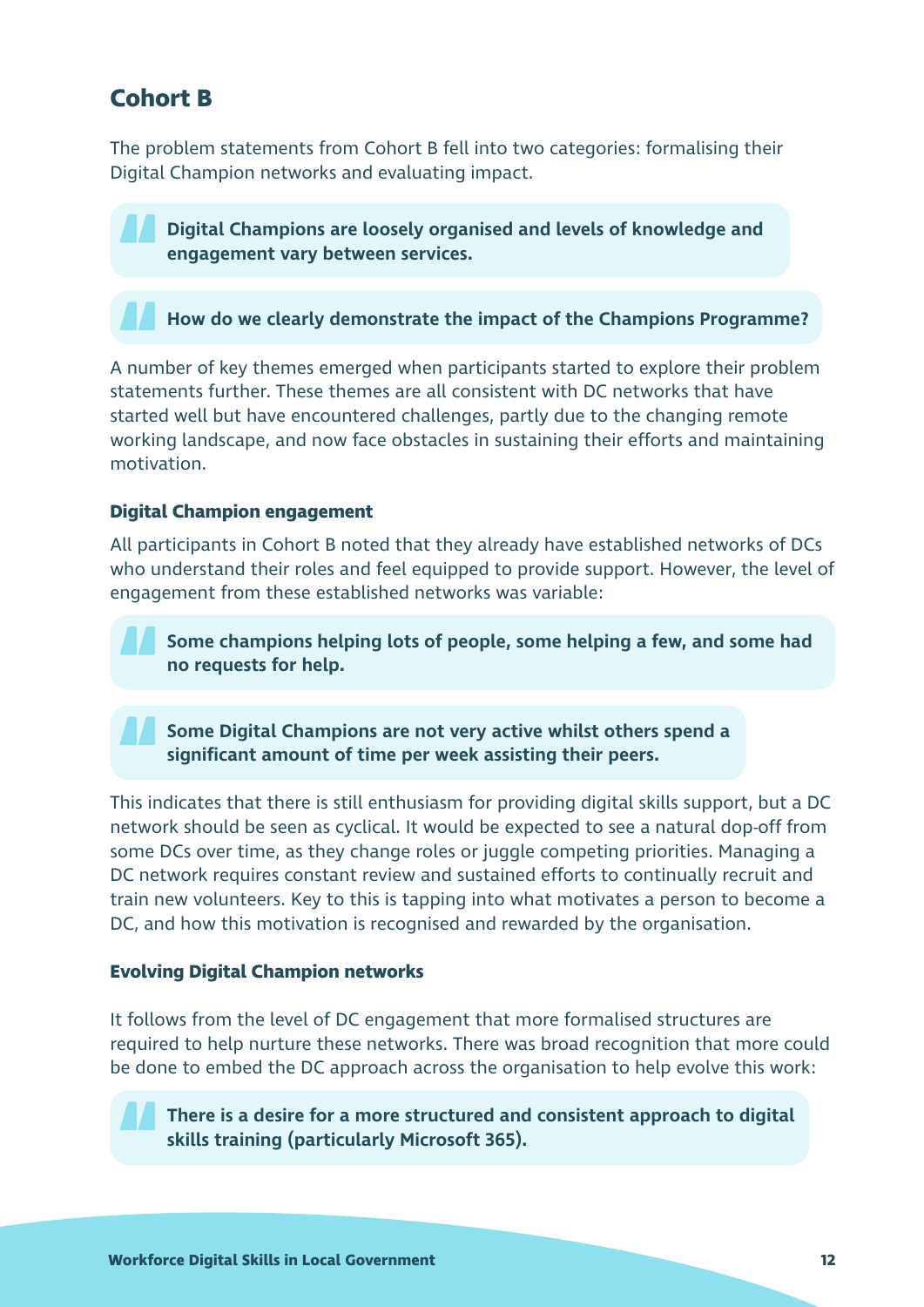#### **There is further work to be done on maximising their role and abilities.**

Core to this is understanding that anyone who volunteers to be a DC will have their own motivations, whether that's a desire to help others, a passion and curiosity for digital, or an opportunity to develop their own skills and career prospects. Participants had a good grasp on this but labelled this as this 'What don't we know' in their knowledge boards:

**What is the most effective way to use them? What we need to progress their roles? What is the motivation of the champions?** 

The answer to these questions can be found throughout the DC lifecycle, from capturing individual motivations as part of the recruitment process, to having a plan to celebrate their successes and recognise achievements. These approaches will require a greater level of organisational buy-in and having DC networks recognised within organisational development and personal development planning.

#### **Visibility of and access to Digital Champions**

All Cohort B participants have DC networks pre-dating the 2020 lockdown, initially setup to be visible and provide support in physical spaces. The impact of the pandemic and remote working has undoubtedly caused some challenges on how this support is pivoted to remote delivery, and how it is visible and accessible to those with no/low digital skills who could benefit most from support.

**People who are in most need of help don't seek it out.**

A common issue was a lack of clarity on the pathway to support:



**Access to champions may be confusing**.

**Many people don't know where or how to access champions (or don't know they exist).**

One avenue that did appear to help increase the visibility of DCs was through MS Teams:

**Some DCs are being used and questions are coming through MS Teams site.**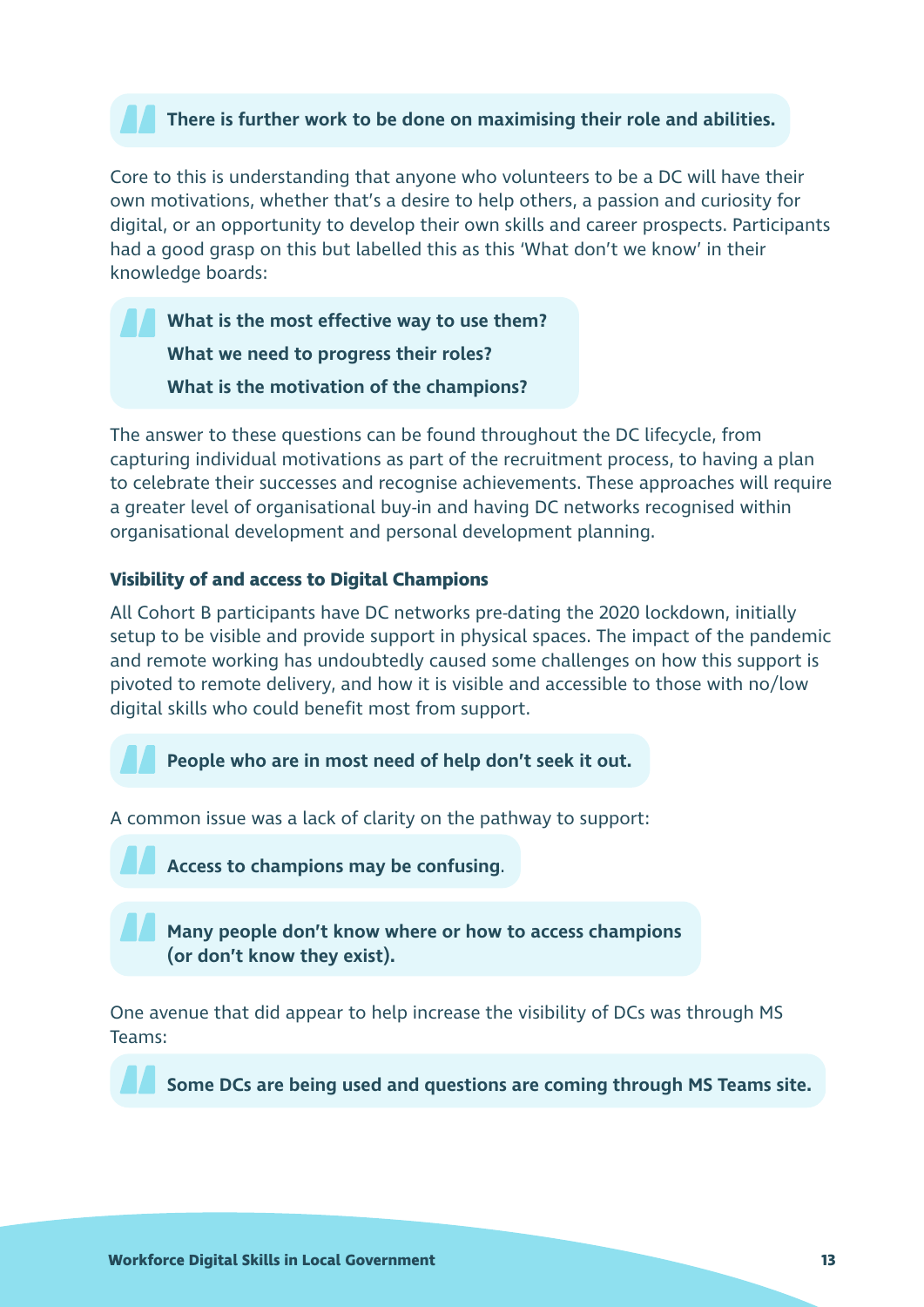Some participants have adapted well to remote delivery, undertaking work to make DCs visible in the digital space:

**DC have profiles on the intranet for people to contact them.**

**We think that services are promoting who their Digital Champions are and that if people are not sure, they are able to find this out through the intranet or seeing the DC "badge" in email signatures.**

#### **Culture and buy-in**

While Cohort A, at the beginning of their journey, were struggling with corporate buyin, Cohort B largely felt that they had this in place:

**Senior Managers buy into Champs programme and are supportive of this.** 

Where they did encounter problems, however, was around middle manager buy-in and broader culture issues. In organisations as large as local authorities, this is to be expected as this is a large-scale change management process.

**We don't know managers' appetite for a more formalised commitment of time to allow Digital Champions to provide support and undertake training.**

**Some blockages at middle management level – lack of support: for appropriate devices for their teams – for culture change – for champs time.**

In order to achieve the level of change these programmes aspire towards, it's vital that Digital Leads secure buy-in at management level across the organisation to enable the work to cascade to all departments and teams.

#### **Measuring impact**

As a possible 'unblocker' for securing organisational buy-in, participants reported that one of their main issues was being able to demonstrate the impact and value of their DC networks, or what 'success' should look like:

- We have no way to measure the champions effectiveness (or what effective means)
- We do not currently measure outcomes or evaluate the Digital Champions network
- We don't know how much time overall is spent by Digital Champions delivering support, or record the activities undertaken (e.g. training / presentations / 1:1 support)
- We don't collate customer feedback on Digital Champions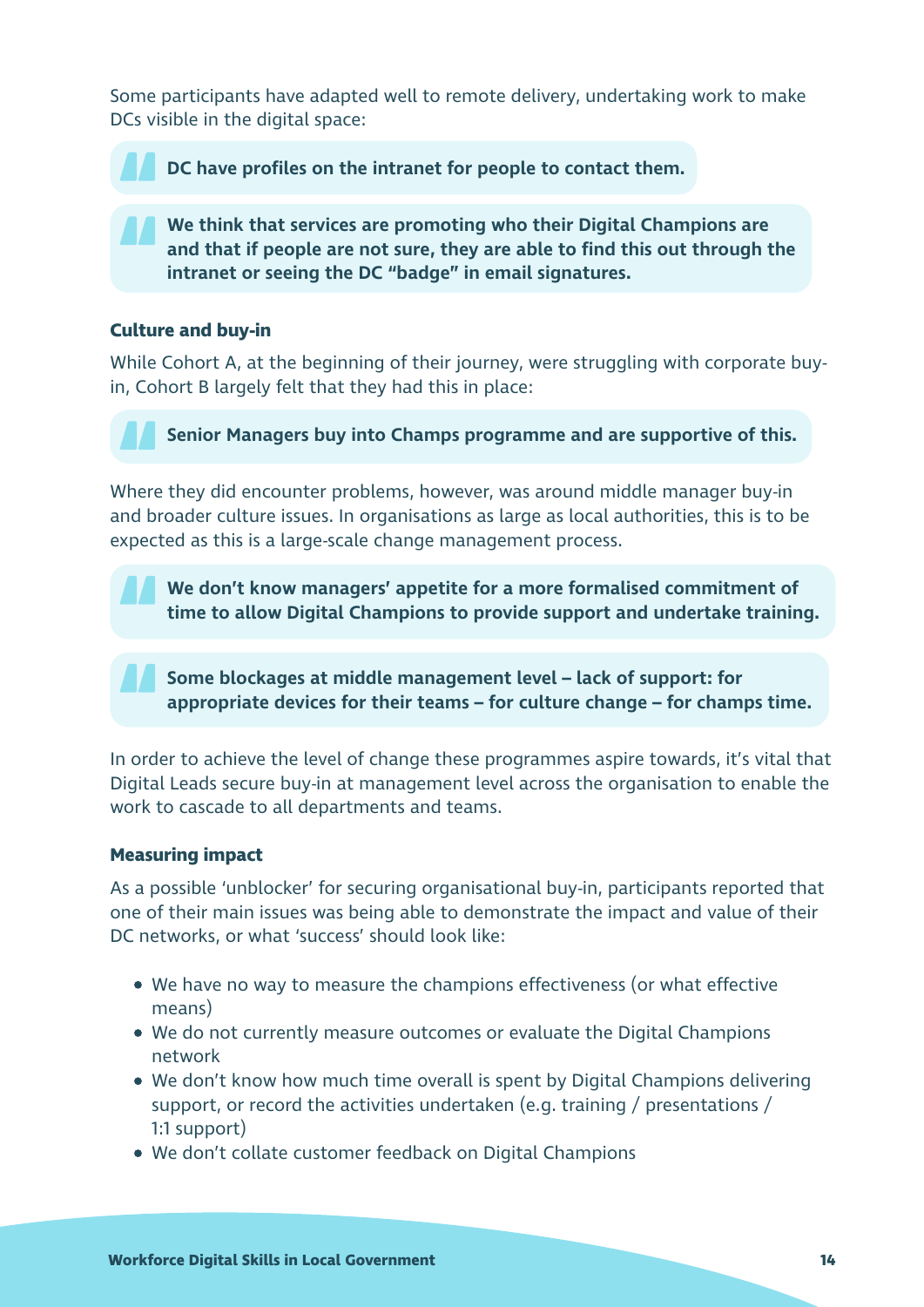- How many people have been helped by champions?
- How this help has improved their skills and confidence?
- How this has helped with service delivery?
- How this has contributed to culture change?
- How often and how are they being used?
- What type of enquiries are they helping with?
- Do services value them?
- What data do we have to show their benefit?

Participants knew the questions they needed answered in order to demonstrate impact, but the processes to gather this data were unclear. Being able to demonstrate impact is critical in making the business case to continue running DC networks, secure buy-in from managers, expand the reach and scope of the support being offered, encourage more staff to become DCs, and to celebrate the successes of what current DCs have achieved.

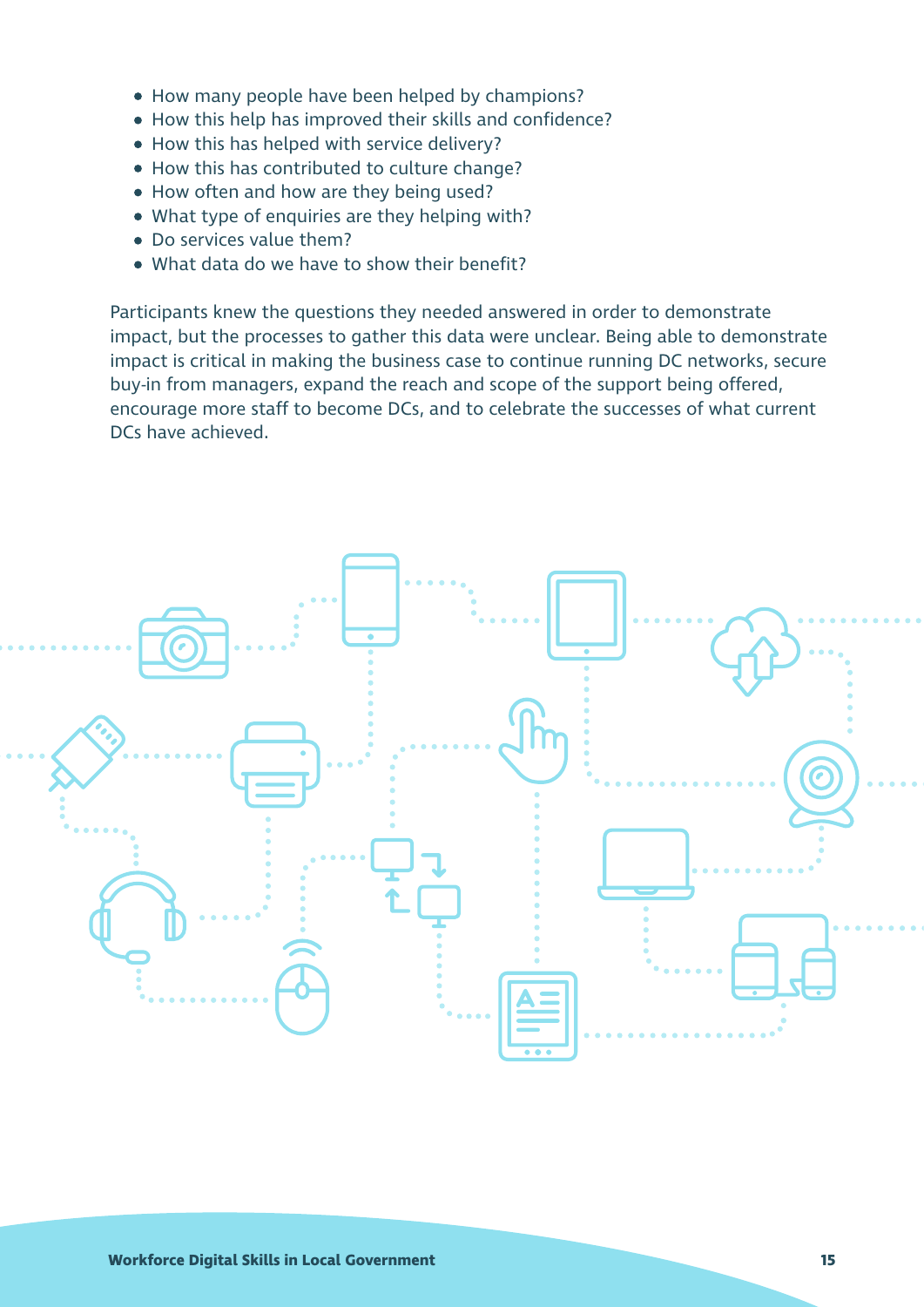## **Insights**

### **Digital Champion Insights**

#### **What kind of 'hooks' might encourage your colleagues to use the internet in their working lives?**

- More training opportunities
- Training resources
- Ability to self-serve training resources
- Short one-to-one training on apps they are interested in
- Making a task easier to tackle
- Simple instructions, training guides with screenshots, 1-2-1 training
- The ability to speed up tasks
- We started a Teams quiz and it helped people develop their skills before formal Teams training
- Hyperlinks to common documents
- Avoid having to make unnecessary journeys into the office just to get hold of a form/submit something to their line manager
- Able to manage things like leave bookings, mileage claims, stuff they need to manage their work/life balance
- Freedom to spend time self-training on packages they're unfamiliar with and give them support when 'stumped'
- Able to Google solutions to work problems
- Try to make it interesting! A hobby perhaps to get them engaged
- Show them how skills may also help outside of work
- Ways to remove duplication of work

#### **What are our biggest concerns about helping others to use the internet?**

- The fear they have of losing information or 'breaking' something
- Not having enough knowledge myself
- Time to do it
- Distrust of systems due to previous bad experiences
- Persuading people that we are not here to judge their skills
- Not knowing enough showing people the wrong thing and putting them off
- Knowing where the right resources are if I'm unable to help
- Resistance to change
- Don't want to lead someone down the wrong route
- Time do they have time to learn, do I have time to teach?
- Can require patience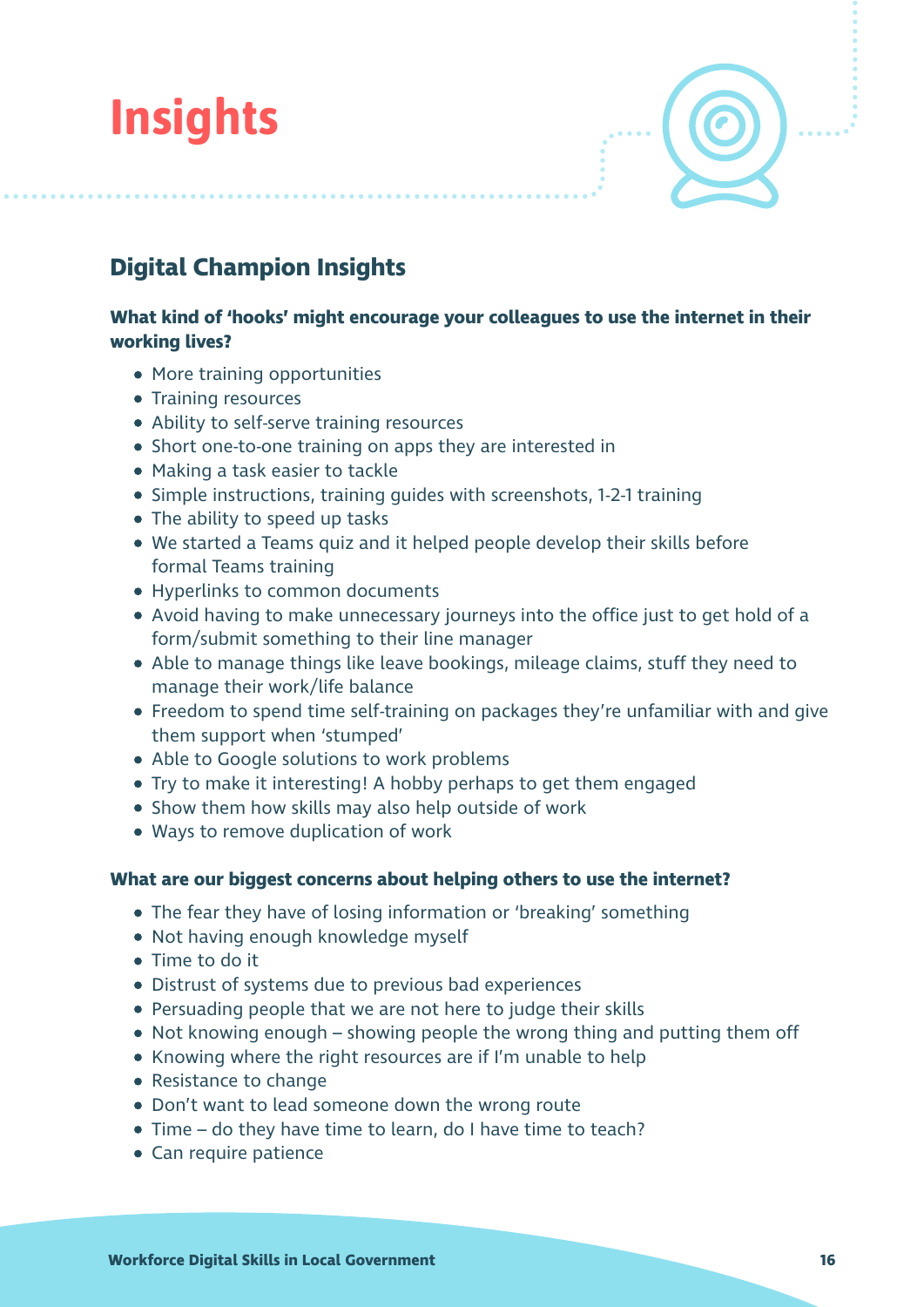- Varying levels of abilities and knowledge
- Individuals not having time or space to learn
- You can teach them a particular task, but without the wider understanding when things go wrong it can be frustrating.
- Inconsistency between ways of working across different services/departments.
- Helping people understand that digital is part of their job
- We can't keep up with demand/pace of change

### **Digital Motivator Insights**

#### **Who do you think will volunteer as Digital Champions, and why?**

- Problem-solvers who want to help others
- Some people really want to embrace change
- Frontline workers they know what it's like to learn new tech
- Pandemic has changed the way people think
- Confident people, those interested in new tech, those willing to help or with a vested interest
- Different motivations for different people; personal interests, personal development – either though choice or with encouragement
- Younger people who are generally more comfortable with tech
- Curious, confident, good listener, enthusiastic, 'usual suspects' (good and bad thing!), people who want to progress, modern apprentices
- People with the confidence to help others digitally because they want to be able to show people the benefits of tech and digital applications
- The people who are already helping their workmates, and are happy to do so for others
- Those who love new digital tech and want to share
- Those who are already to 'go-to' people for staff if they need help
- Apprentices/trainees that are digitally savvy
- 'People' people
- Folk who feel they have some capacity
- People who want to learn more about digital
- Motivated and can see the benefit of taking people on the journey
- People with vision of new ways of delivering services

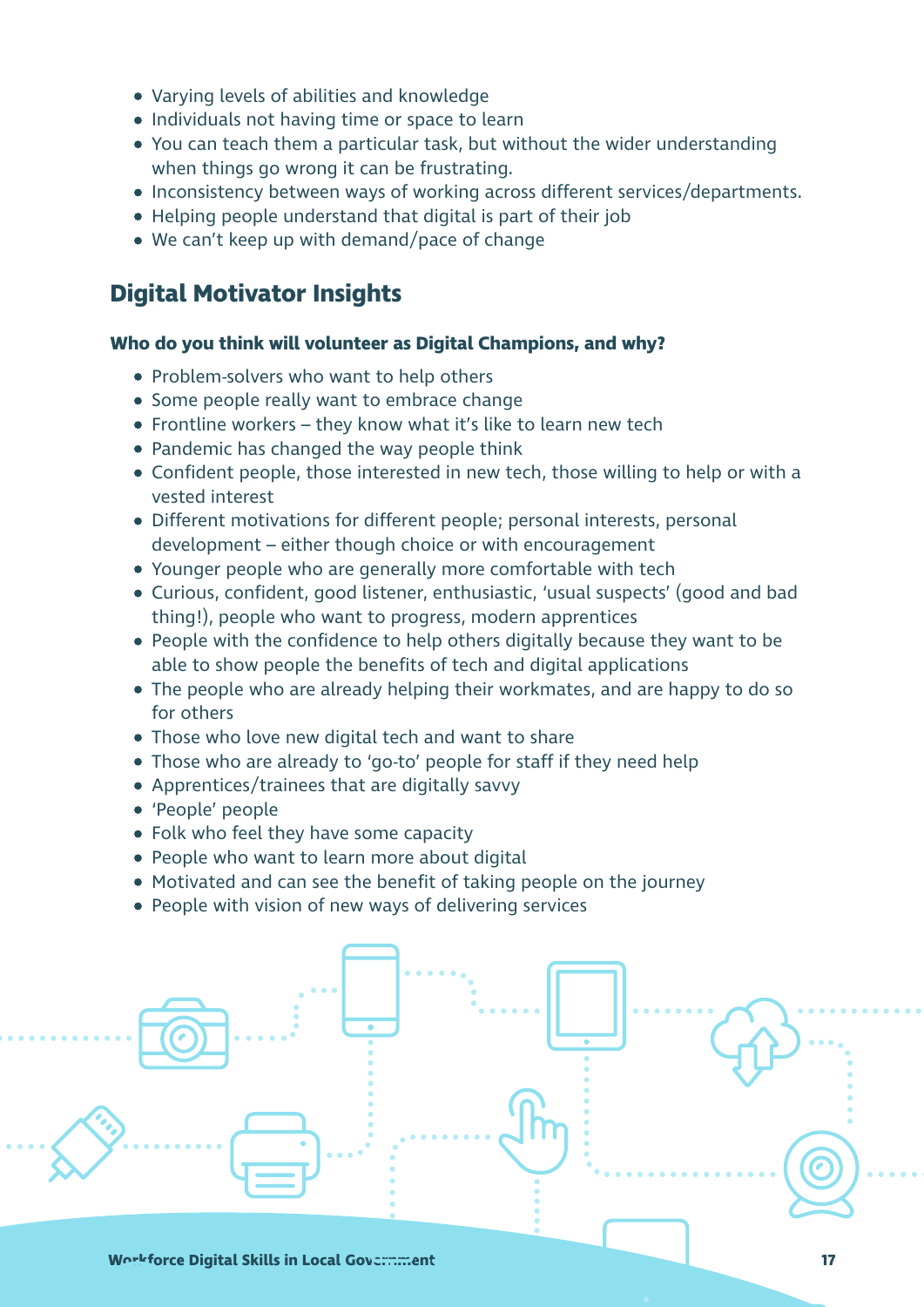## **Lessons learnt**

The single biggest barrier to making progress across both cohorts was the level of buyin, which starts at corporate level. Without a corporate sponsor or an organisational commitment to addressing workforce digital skills every other part of the programme encounters blockers. A lack of strategic direction and desired outcomes makes project planning incredibly difficult. A culture of resistance persists, supported by some middle managers who do not understand the necessity of a digitally confident workforce. Inadequate resources are allocated, placing increased pressure on those who are balancing digital skills with competing priorities in their portfolio of work. New technology is deployed without the human resource required to support successful adoption, resulting in increased frustration for DCs and a widening digital skills gap for those who do not have the support to keep pace. DCs become disenfranchised and withdraw from their roles, leaving fewer people to do more work. This is avoidable, but there needs to be a commitment from senior management, backed-up by the necessary resource.

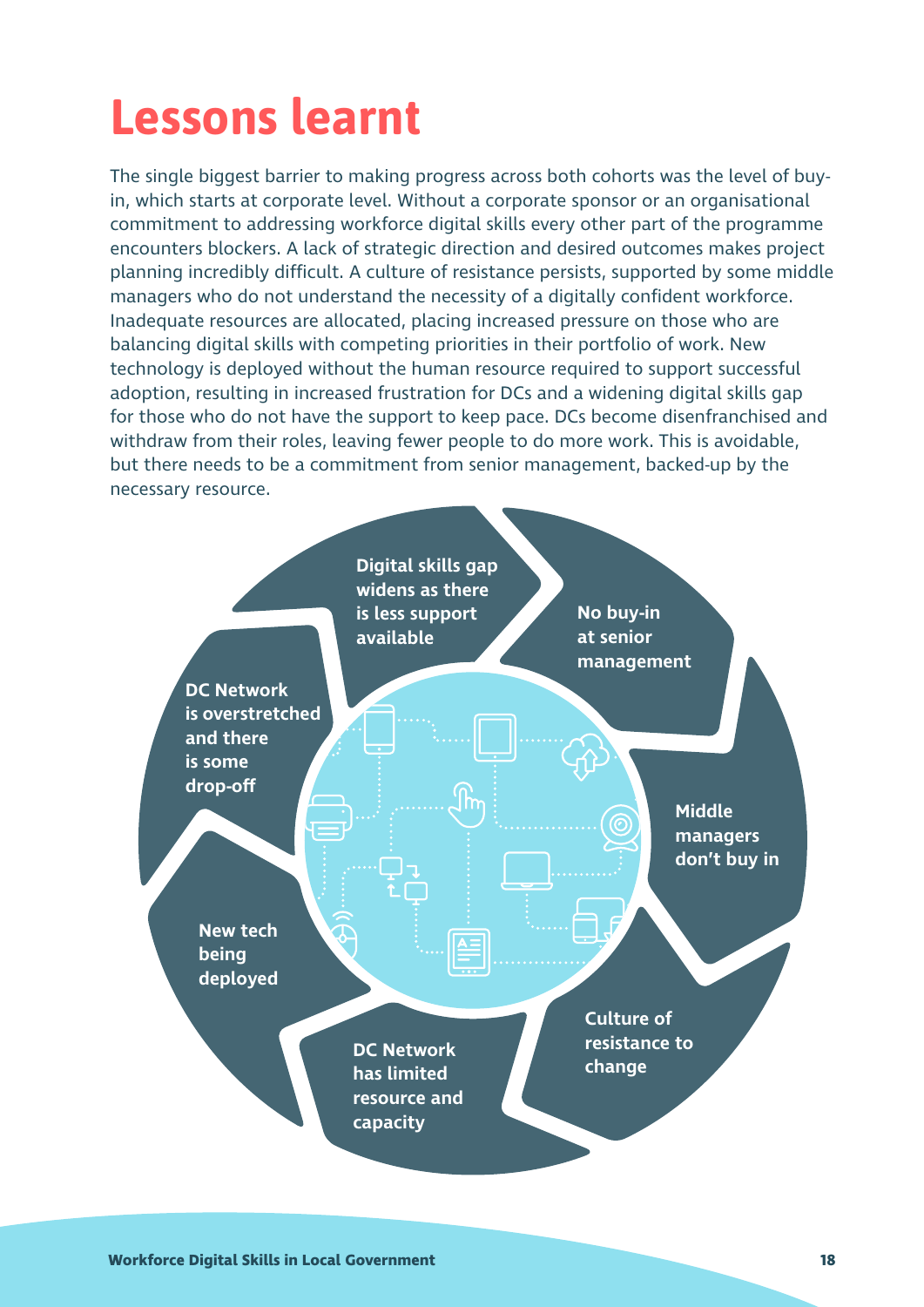Key reflections from both cohorts:

#### **Digital Champions**

- Involve Digital Champions in the design of new digital services and strategies.
- Support DC networks to collaborate through dedicated digital platforms like Teams or Yammer.
- DCs should be recognised for the work they do, and there should be formal agreement about how this is achieved e.g. personal development plans, early access to test new systems, celebratory events, learning and development opportunities.
- DCs don't just provide support, they are also a valuable resource for user testing to support new deployments successfully.
- DCs can have different 'specialities' to match the needs of the service area they work in.
- Self-service support and resources can help address capacity issues, but investment is still needed for one-to-one interactions

#### **Collaboration**

- IT and the DC programme need to work collaboratively so that access to platforms does not slow down or hamper progress.
- A clear distinction needs to be made between the offer from IT support and DC support, and this needs to be widely communicated across the organisation. There should be a clear and visible pathway to DC support.
- Deploying new technology, platforms or systems should be considered alongside the human resource and capacity to support successful adoption.
- A structure or framework is helpful to understand how every part of the organisation contributes to, and benefits from, this work.

#### **Resource**

- Running a DC programme is a continuous process and requires sustained resource. Technology will continue to evolve, and the workforce will continue to need support to adapt.
- Senior management need to buy-in to a DC programme and adequately support and resource these endeavours. This is also necessary to help unblock resistance from middle management so that the work can cascade.
- A major barrier to progress has been time, capacity and resource to take this work forward. Workforce digital skills needs to be adequately resourced and prioritised in order for it to succeed.
- Access to technology for work purposes can impact on the ability to upskill the workforce.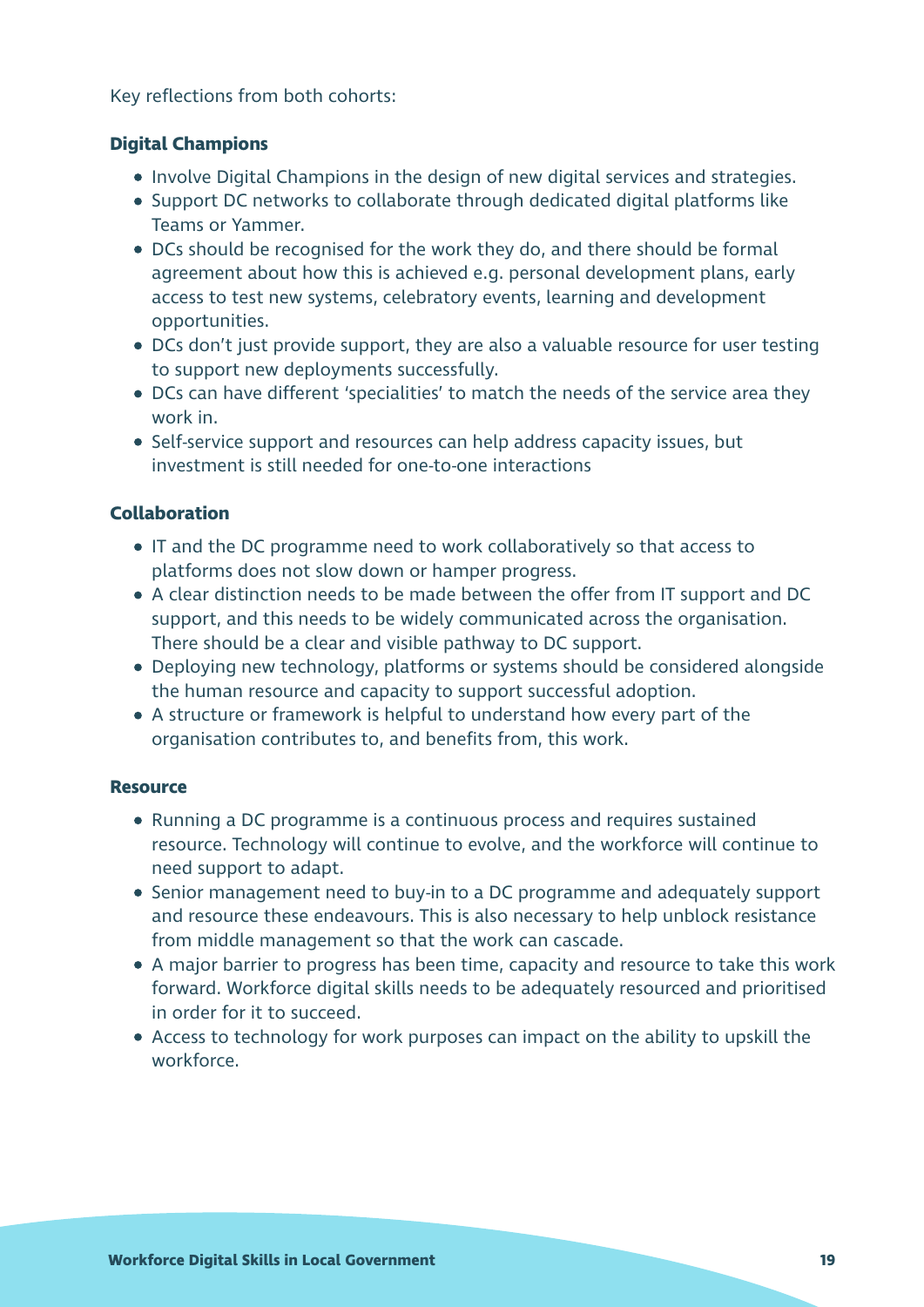#### **Culture**

- Organisational culture is a significant barrier to advancing digital skills. A DC programme should sit within a change management framework.
- Make the link between digital workforce skills and digitally confident citizens who use local government services.
- 'Digital' should not be seen as having something else to do, rather, it's now how things are done.

Although our programme has come to an end, local authorities are still on their journey to create and sustain their Digital Champion networks.

### **Case Studies**

### **West Dunbartonshire Council**

Prior to attending the SCVO Digital Champions programme, as a Council we had already been exploring our digital skills demographic through both a Digital Maturity assessment, and the Digital Skills survey across the full workforce. We had a really good response to this and the survey results were shared with all Chief Officers and Service Managers, broken down into results for their service and coupled with suggested interventions which could be useful for their employees, tailored for each service. We offered full support for them to cascade and offer this.

Following this we developed our own 23 Digital

Things on our Ilearn platform, based on the 23 areas of the survey that scored lower, and set up a dedicated intranet page with digital skills resources.

The opportunity to attend the SCVO DC programme came after this and was a great opportunity for us to expand the work we were already doing, sharing and learning with other local authorities along the way.

Since participating in the programme, we have now developed a full approach which we have titled our Digital Skills Support Framework and much of this has been informed by content of the sessions and sharing from other colleagues. We chose to document this through a series of infographics, rather than a wordy document and this will be presented shortly to both our senior leadership team and the Digital Transformation board, prior to implementation.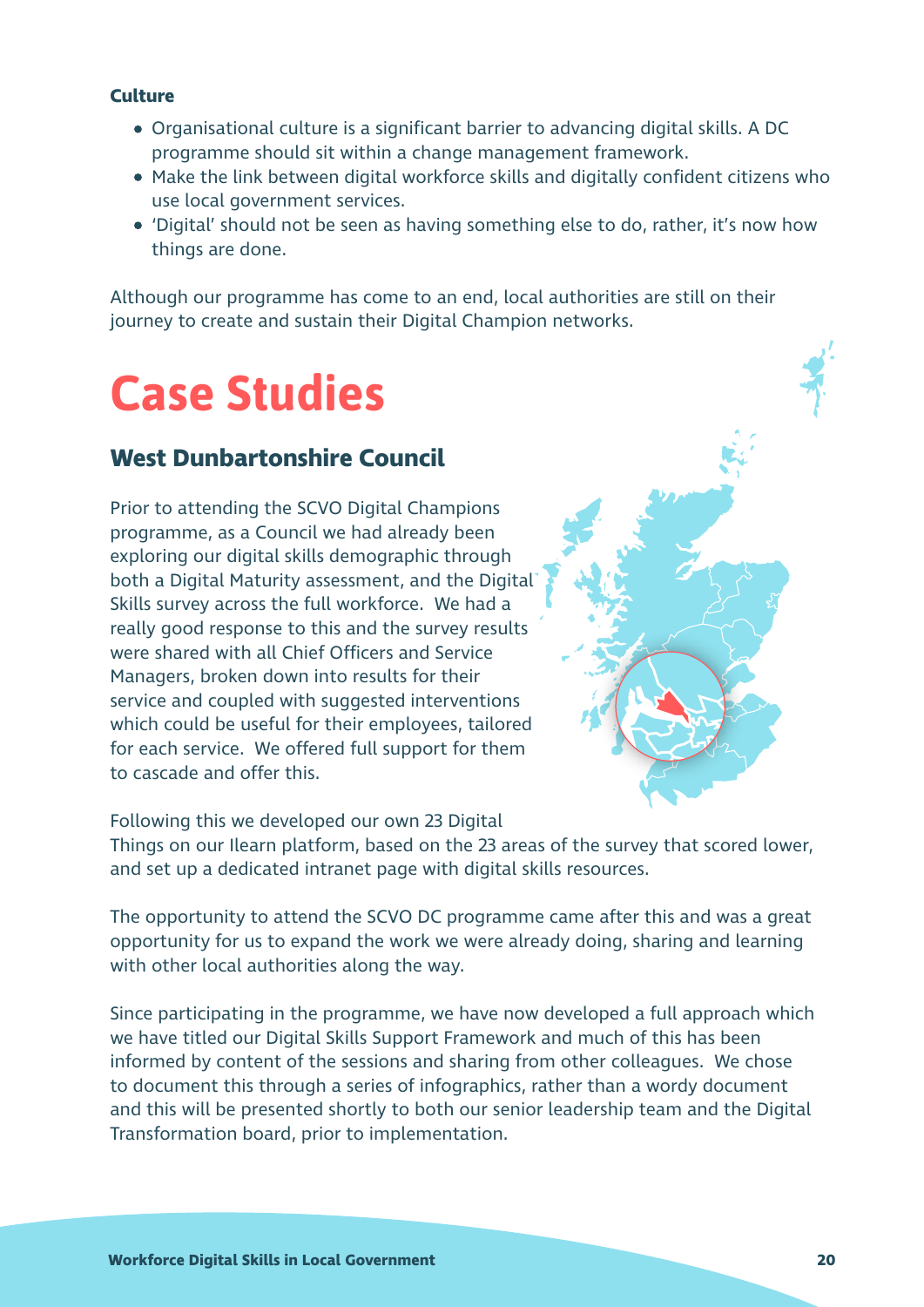The key message we have embedded through our development is that digital is no longer optional or additional. It is integral to the way we work now, and more importantly for the future. For us to remain as a viable, contributing and successful authority we must fully engage in supporting our workforce to develop, maintain and progress their digital skills to enable and empower them to deliver fit for purpose services for a sustainable future. This mindset and the digital skillset will benefit everyone both in and out of the workplace, as an employee and as a citizen of Scotland. As referenced in the Scottish Government paper, we aim to ensure that 'noone is left behind'.

### **Argyll & Bute Council**

To gain buy in to adopt a digital champion's programme, we developed a business case outlining our whole approach to digital skills and why digital skills are essential to our organisation. The business case was linked to our digital priorities and was titled Investing in our digital first future, emphasising the importance of the programme in achieving our digital ambitions set out within our ICT and Digital Strategy 2021-2024. It covered our whole approach to digital skills, the plan to undertake a digital skills survey, the digital champions and motivator programme and our plan to provide digital skills training.



Our digital skills survey will be issued to our workforce in the coming months. We have decided to adapt the survey and built it on MS

Forms. This will allow us to gather some additional information which is relevant for our organisation and have learnt best practice from other local authorities through the SCVO programme. Alongside the link being circulated via email, we are going to produce a QR code in a hope that some non-office based staff will be able to access the form, using their own devices, given they are used to using QR codes for track and trace. We will work with our digital champions, to encourage uptake. Following the survey, we will analyse the results and put in place a programme of digital skills training to meet the needs identified through the survey.

Our digital champions programme is being used initially to support the roll out of Microsoft 365 within Argyll and Bute Council. The focus of which is to get the most of the tools available to the organisation and adapt the way which we work to work smarter not harder. At Argyll and Bute Council, we have decided to undertake our champions programme as a pilot initially for 6 months. This will enable us to determine the success of the programme in its current format but also enable us to